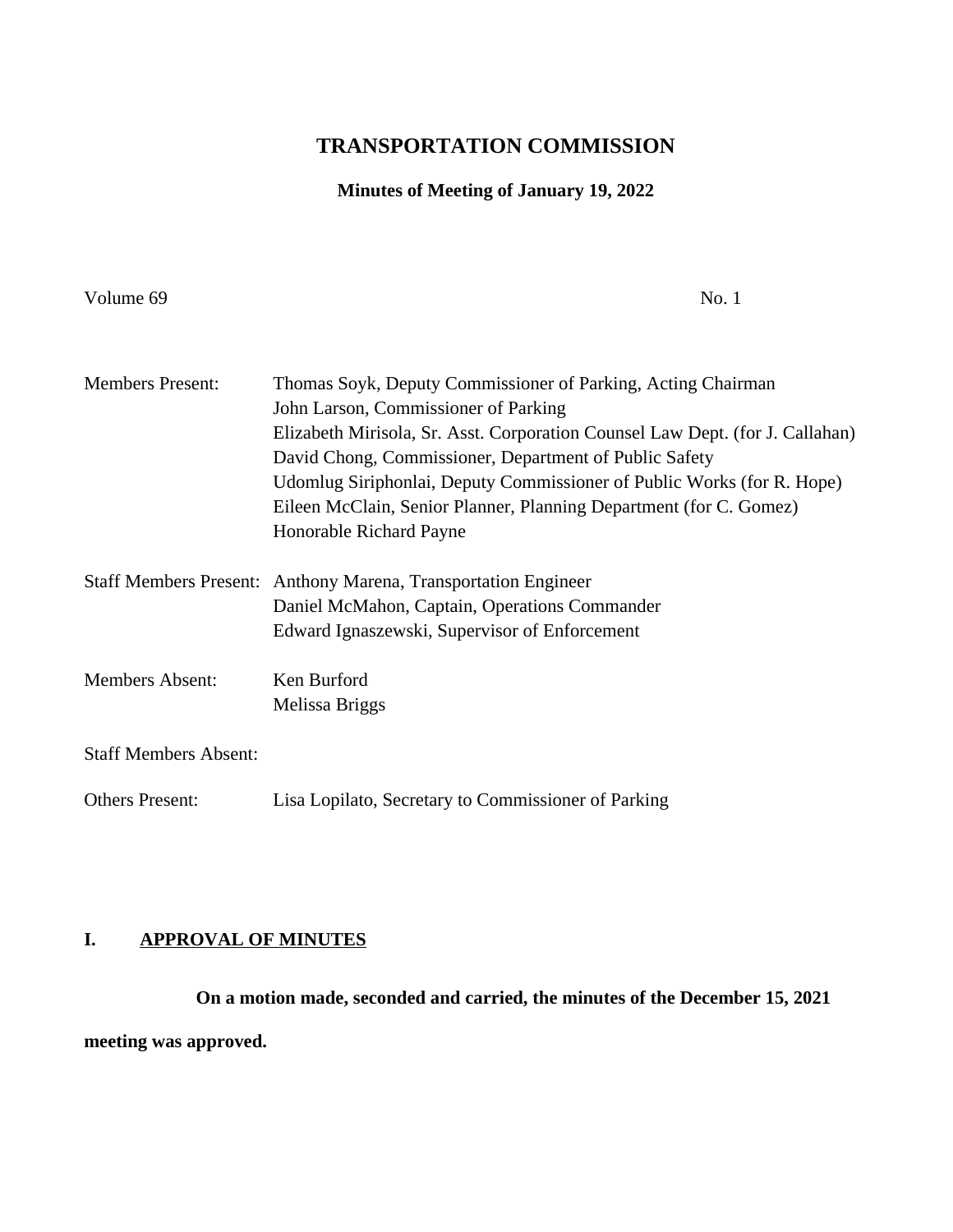### **II. OLD BUSINESS**

**1. Smith Avenue –** Request from Rebecca and Sebastian Englemann, 25 Smith Avenue and Jackie Howell, 27 Smith Avenue to create a "No Parking 11AM-Noon Monday through Friday" (or similar) zone in front of their homes. Currently a "No Parking 10AM to 11AM" exists across the street and they would like a restriction with different hours to stop cars from parking on their street all day.

*The staff has sent letters to the residents in the area and received six responses. Two of the responses did not want a change to the regulation. Based on the responses, the staff recommended that a "No Parking 10AM to 11AM" be created on the east side of Smith Avenue from Davis Avenue southerly to 27 Smith Avenue.*

Acting Chairman Thomas Soyk added that this restriction will only be put in place at the houses that wanted the restrictions and not in front of the houses that were opposed.

**On a motion made, seconded and carried, the staff recommended the approval of the staff recommendation.**

**2. Colonial Road –** Request from Ms. Michelle Reluzco, 21 Colonial Road to install a crosswalk on Bryant Avenue to provide access to the high school from Colonial Road. Her child will be attending the high school next year and she feels that there is not a safe way to get there from her home.

*The staff conducted peak hour observations and did not observe any pedestrian activity at the intersections of Bryant Avenue at the high school driveway or at Colonial Road. The field review revealed that the pedestrian push button at the intersection of Bryant Avenue at the high school driveway was not working. The staff also noticed that vegetation is growing along the city right of way on Bryant Avenue minimizing room for pedestrians to walk comfortably. The pedestrian equipment has been repaired, which allows a pedestrian to cross Bryant Avenue during a walk phase and then walk along the grass section of Bryant Avenue to Colonial Road. The staff recommends that the Department*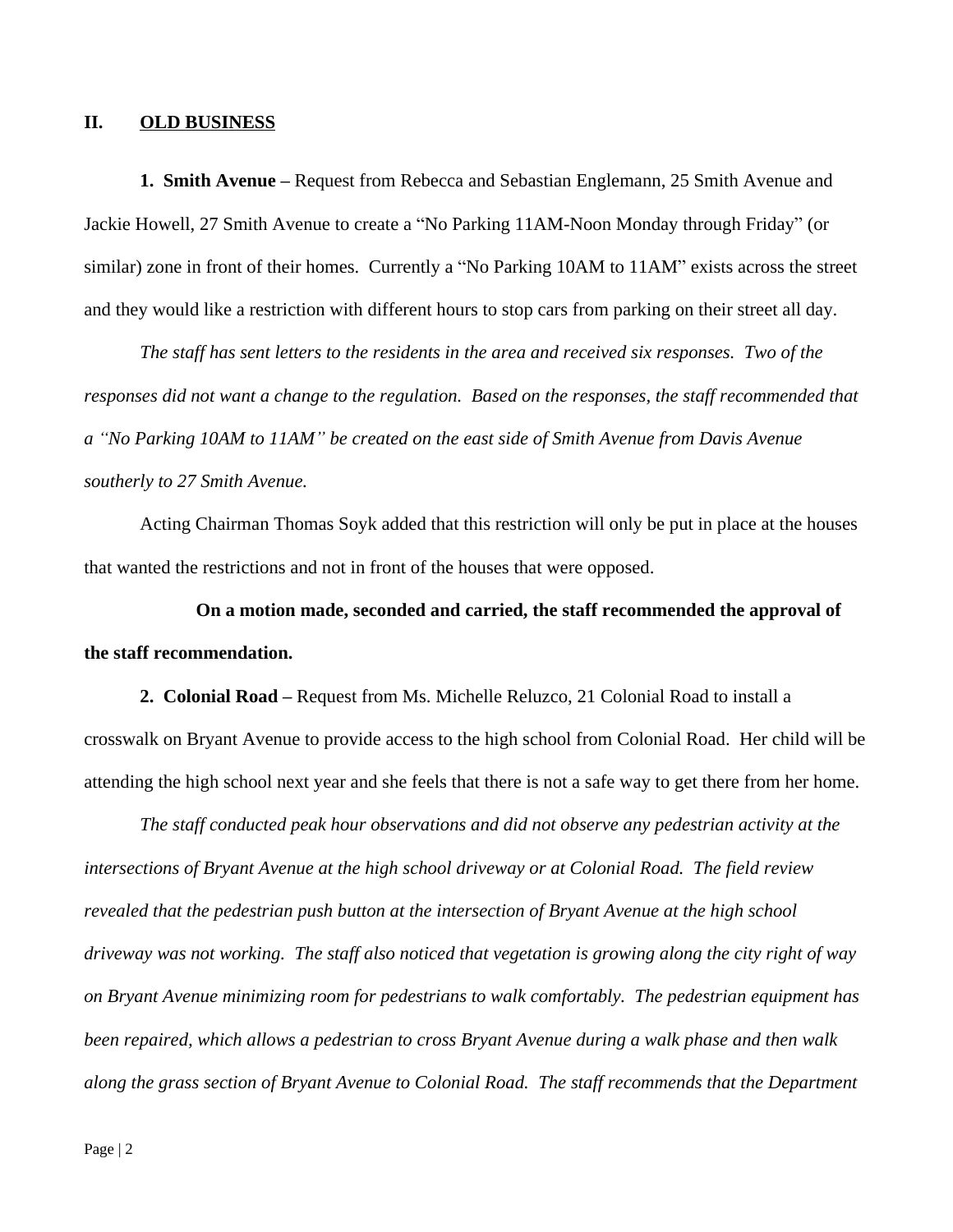*of Public Works contact the property owner to clear some of the vegetation to allow adequate width for pedestrians to walk.*

**On a motion made, seconded and carried, the staff recommended the approval of the staff recommendation.**

**3. Old Mamaroneck Road at Miles Avenue –** Request from Taylor McCaffrey, Senior Orientation and Mobility Specialist, Helen Keller National Center for the Deafblind on behalf of a Beverly Road resident to install accessible pedestrian signals at this intersection. They feel the installation of pedestrian crossing equipment would be beneficial to residents in the area.

*The staff confirmed that limited right of way exists in the northeast corner of the intersection. It appears that property acquisition would be needed to install pedestrian equipment and ramps. The staff did not feel that the cost associated with these improvements would benefit a large number of pedestrians. The staff did not recommend any changes to the intersection but recommended that this location be considered for a future capital improvement project to upgrade the signal and install pedestrian equipment with ramps.*

**On a motion made, seconded and carried, the staff recommended the approval of the staff recommendation.**

#### **III. NEW BUSINESS**

**1. Hall Avenue and George Avenue –** Request from Ms. Shamika Abdul-Basheer, 26 Hall Avenue to create an all way stop at this intersection. This intersection is currently a school bus stop. She feels that speeding is an issue in this area and that stop signs will slow the cars down.

*The staff field reviewed the location and accident history. The accident history did not show any accidents reported since June, 2010. The federal accident warrants for an all way stop are not met.*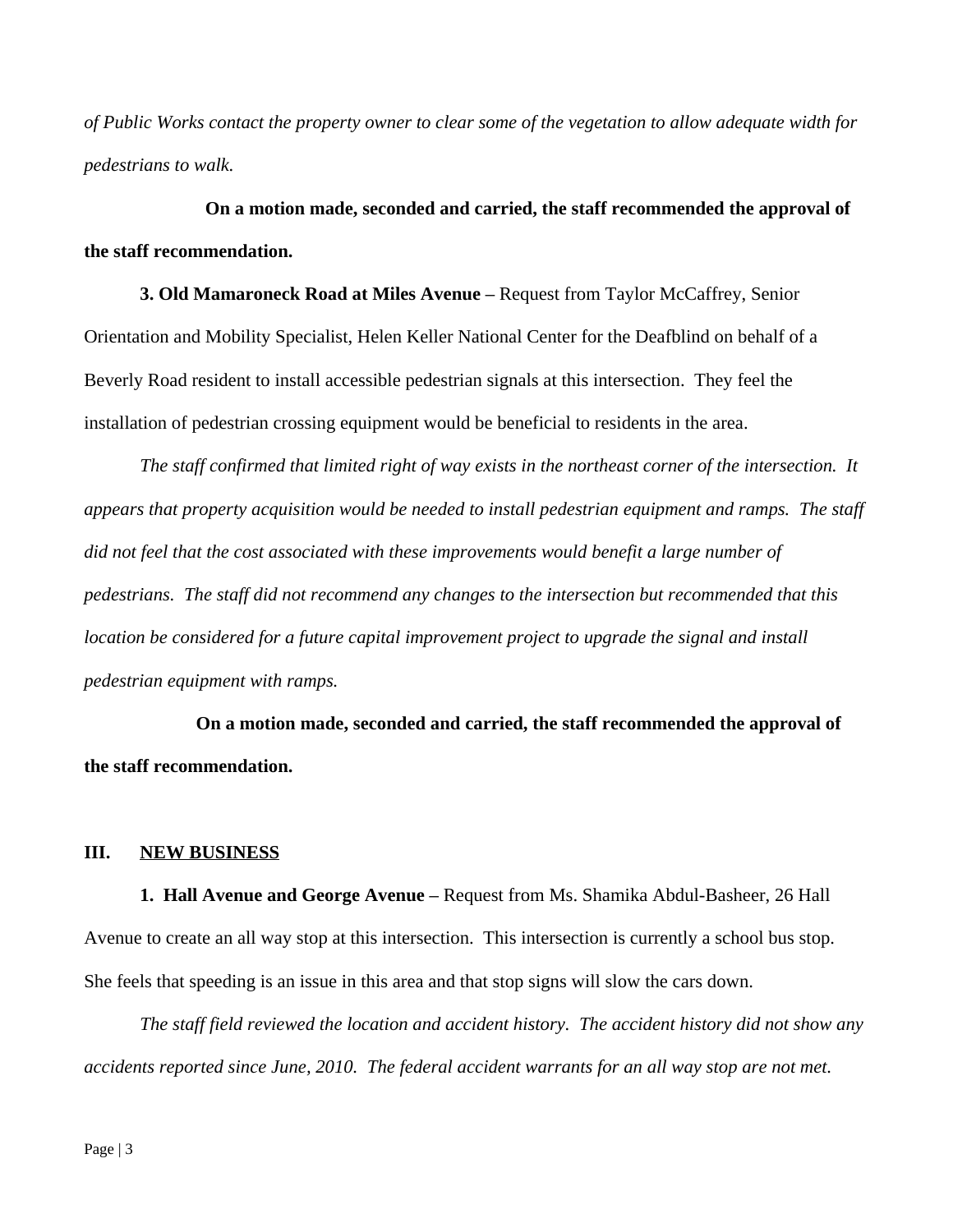*The staff recommended that sight lines at this intersection be reviewed prior to making a recommendation.*

#### **This item will be held so that sight lines can be reviewed.**

**2. Grandview Avenue –** Request from Ms. Shelli Friedberg, 5 Helena Avenue to make Grandview Avenue one way north bound between Prescott Avenue and Thomas Place during the drop off and pick up times. She feels that some cars are turning around in the middle of the roadway and it would be safer if the road was a one way.

*The staff expressed concerns about creating a temporary one way during the morning drop off and afternoon pick up times. However, the staff recommended that this item be held to allow observations of the activity at this location during the morning and afternoon.*

Acting Chairman Thomas Soyk stated that limited observations of the area were made and we will continue to look at this location. During these observations it was also noted that u-turns are an additional problem in the area. The school should be monitoring the situation as well. Deputy Commissioner Siriphonlai added that when drivers pull in there is nowhere for them to go. The school needs to be made aware of what is going on. Eileen McClain asked if there was a crossing guard at that location. It was stated that there is a crossing guard in the area but the guard cannot control u-turns.

#### **This item was held for observations.**

### **IV. COMMON COUNCIL REFERRALS**

### **1. 50 Main Street, 34 S. Lexington Avenue & 1-11 Martine Avenue (City Square) –**

Request from Cuddy & Feder LLP, on behalf of MG RMC Main LLC. The applicant is seeking approval of the following:

A one year extension to the Site Plan Amendment Approval.